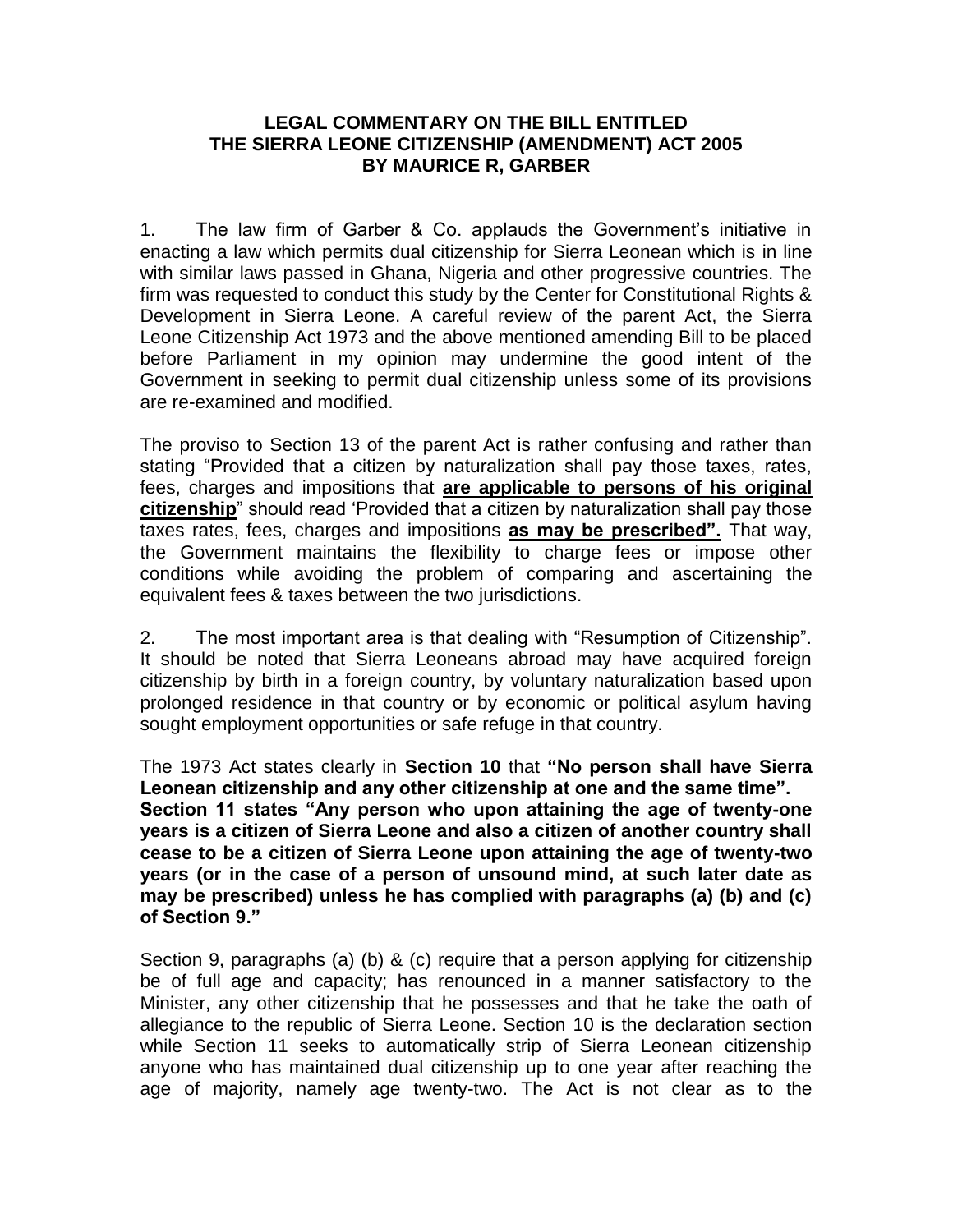consequence that flows where a person aged 30 or 40 for example acquires dual citizenship and while it can be implied that Section 11 also deprives such a person of his Sierra Leonean citizenship, the Section does not explicitly say so. From a litigation lawyer's perspective, where vested rights are being taken away, the statute is ambiguous, poorly drafted and therefore susceptible to legal challenge.

- 3. The "Resumption of Citizenship" provisions in the Bill are the most important and are contained in a new Section 19A which is to be inserted and added to the 1973 Act. In my opinion, the provisions therein and the procedure mandated for the resumption of citizenship are unduly cumbersome, potentially embarrassing to the declarant, somewhat unnecessary and the time frame for submission of the declaration too short. The Act requires that a Sierra Leonean citizen, of full age and capacity who has acquired foreign citizenship and by so doing, ceased to be a Sierra Leonean citizen may if he wishes to resume his citizenship;
	- (i) Furnish to the Minister a statement in writing together with a declaration that if he had not done the act or thing, he would have suffered significant hardship; or
	- (ii) At the time when the person did the act or thing, he did not know that he would, as a result of doing the act or thing, cease to be a Sierra Leonean citizen; and
	- (iii) That the person has maintained a close and continued association with Sierra Leone.

Then, if the Minister is satisfied as to the truth of the statements made and any possible alleged hardship or economic detriment that the person faced, and he is satisfied that the person is of good character, he may then register the declaration and upon registration, that person again becomes a Sierra Leonean citizen. Sections 19A (1) (2) & (3).

- 4. The 'resumption" provisions further arguably exclude a significant category of those who may have lost their Sierra Leonean citizenship under section 11 of the 1973 statute, namely those who acquired UK, US or foreign citizenship through birth in that foreign country.
- 5. It is difficult to argue that such persons fall within Section 19A (1) (a) which applies to those who acquired foreign citizenship *"by any voluntary or formal act"* on their part. A new born child is usually expelled from the mother's womb or removed via a caesarian section. It does not constitute a voluntary or formal act of the new born child. Even upon reaching majority, pursuant to Section 11 of the 1973 Act, the loss of citizenship is automatic upon reaching age 22 and it is the omission or failure to renounce the foreign citizenship acquired at birth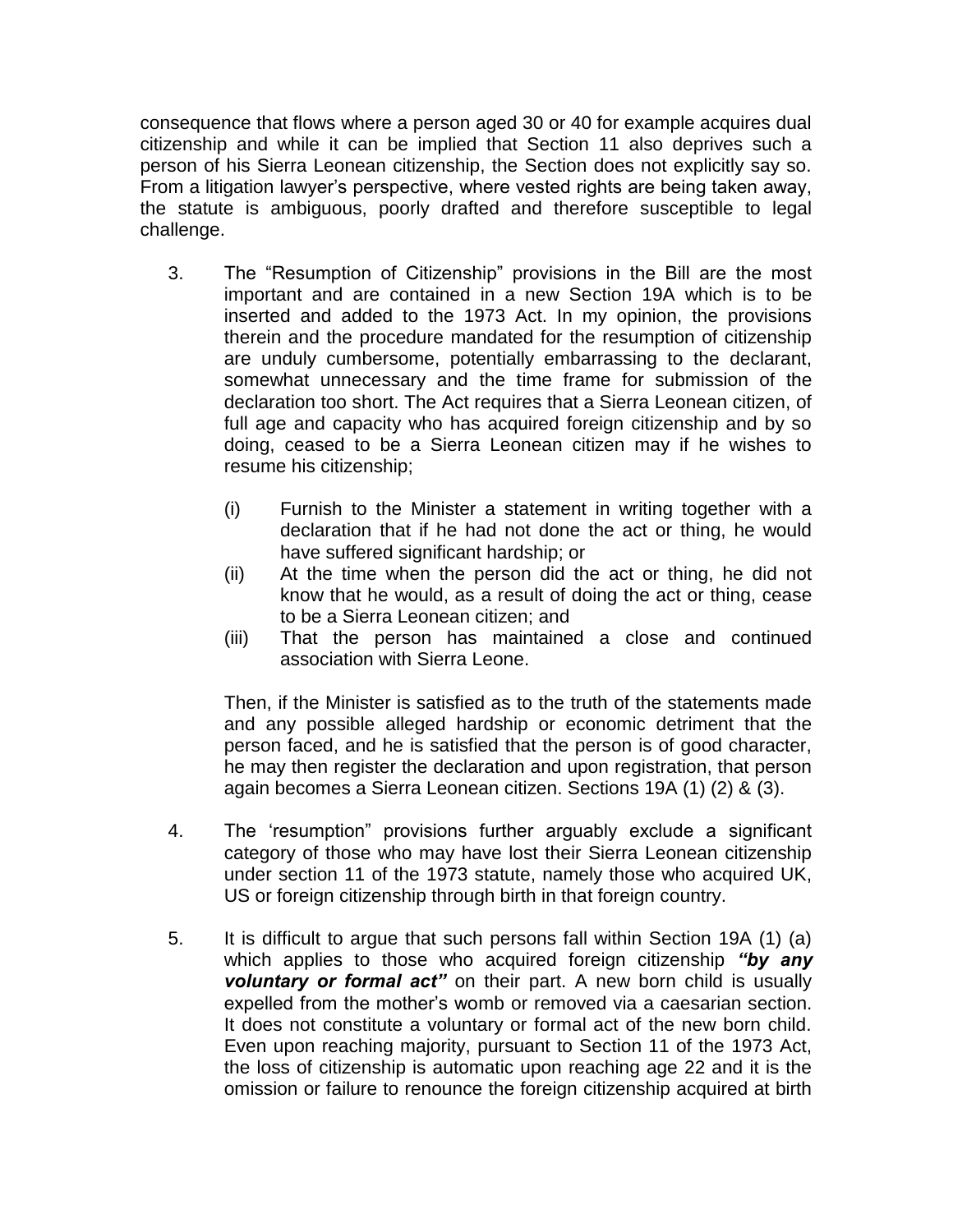and declare an oath of allegiance to the republic of Sierra Leone that seals the fate of the Sierra Leonean adult. It follows that neither the child nor the adult Sierra Leonean can truly claim that he did voluntary or formal act or indeed, any act or thing the sole purpose of which was to acquire the citizenship of a foreign country as required by Section 19A (1) (b). The Act appears to unduly focus on voluntary acts by adults resulting in loss of Sierra Leonean citizenship thus excluding those who lost their citizenship by omission or inadvertently.

- *6.* Consequently, it is proposed that section 19A (1) (a) be amended to read as follows; "where any citizen of Sierra Leone has at any time while a citizen of Sierra Leone (a) acquired the citizenship of any foreign country by *birth,* or any voluntary or formal act, *or omission;*  or (b) done any act, *omission* or thing the sole or primary purpose of which or effect of which was or is to acquire the citizenship of a foreign country, and that person ceased to be a Sierra Leonean citizen by reason thereof, he shall "*by virtue of this Act be deemed not to have lost his citizenship or ceased to be a Sierra Leonean citizen and he shall without any further act on his part be deemed to have retained said Sierra Leonean citizenship throughout the relevant period prior to the operative date of the within Act."*
- *7.* By using such deeming provisions, this proposed amendment mandates automatic reversion of citizenship for all those Sierra Leoneans who may for one reason or the other have lost their Sierra Leonean citizenship. The factual declarations pertaining to significant hardship or detriment; ignorance of the law pertaining to his loss of citizenship; and the maintaining of close ties with Sierra Leone are unduly restrictive and attempt to pigeon-hole all categories of Sierra Leoneans that may have lost their citizenship or acquired foreign citizenship for a variety of reasons. There are no forms, declarations or time frames to be reckoned with and I humbly suggest that this is a more practical way of giving effect to and ensuring the resumption of citizenship for Sierra Leoneans abroad for the following reasons:
	- *(i)* Sierra Leoneans abroad are not faced with the dilemma of having to make embarrassing declarations to the Minister to justify or satisfy the minister that he ought to be permitted to resume his Sierra Leonean citizenship.
	- *(ii)* It ensures that there was no intervening period wherein Sierra Leonean citizenship was lost.
	- *(iii)* Sierra Leoneans abroad who are not aware that a Citizenship Amendment Act has been passed do not lose out on the opportunity of regaining their citizenship because more than two years have elapsed since the statute was passed